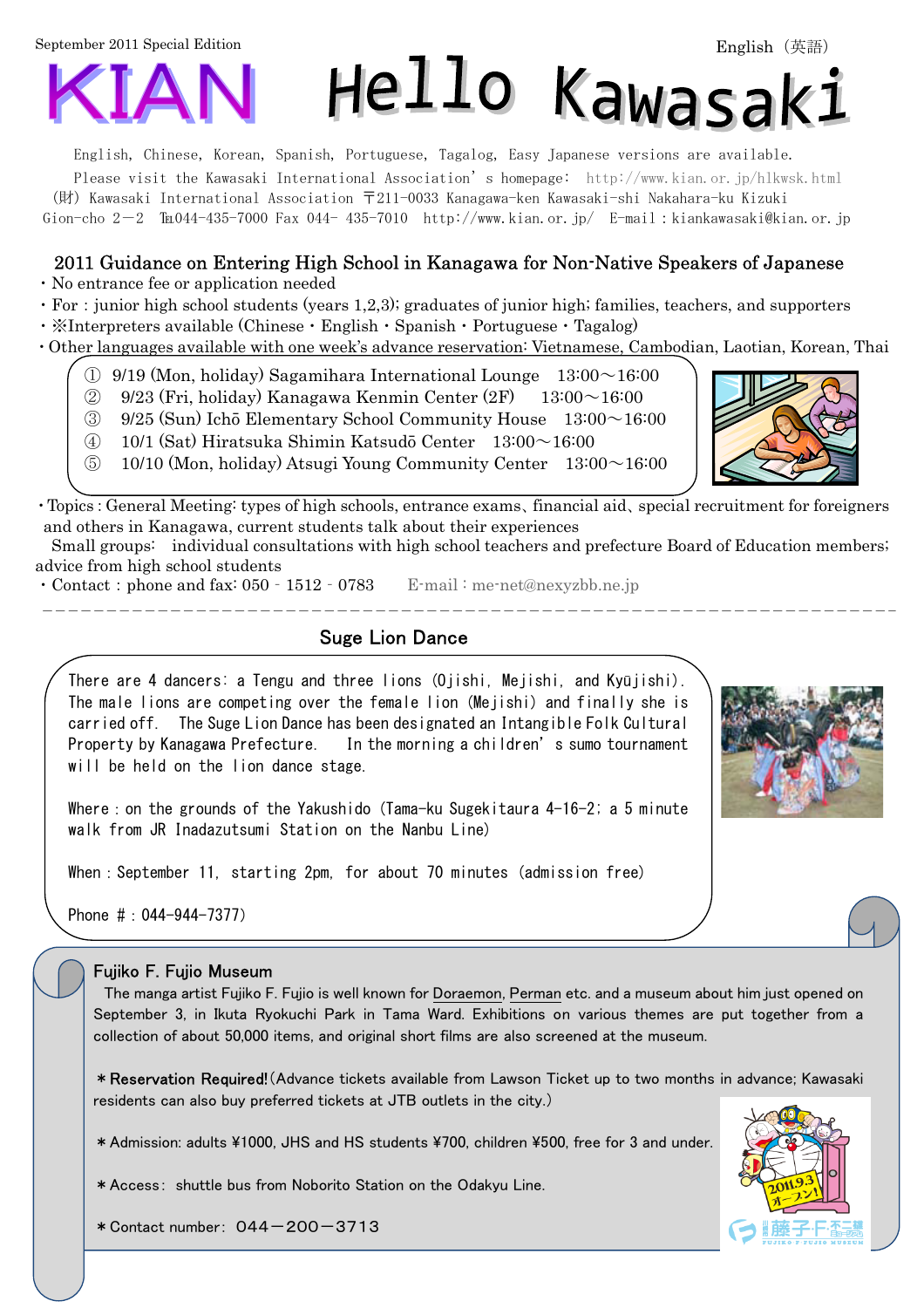# $\sim$ Where To Study Japanese In Kawasaki City: $\sim$



| Ward          | Class Name                                  | Day                                                    | Time                                          | Fee                            | Childcare                                   | Contact Info                                           | Place                                                                                                                       |  |
|---------------|---------------------------------------------|--------------------------------------------------------|-----------------------------------------------|--------------------------------|---------------------------------------------|--------------------------------------------------------|-----------------------------------------------------------------------------------------------------------------------------|--|
| Kawa<br>-saki | Nihongo<br>Hiroba                           | Wed                                                    | $19:00 \sim$<br>20:30                         | None                           | $\,\rm Yes$ : from age $2$<br>$4650$ / year | Kyoiku Bunka<br>Kaikan<br>044-233-6361                 | 15 min. walk from JR<br>Kawasaki Stn.                                                                                       |  |
|               | Fureai Kan                                  | Tues                                                   | $10:00 \sim$<br>11:30                         | mater-<br>ials<br>fee          | Yes: from age 1<br>¥600/year                | Fureai Kan<br>044-276-4800                             | from JR Kawasaki<br>Stn. East exit take                                                                                     |  |
|               |                                             | Fri                                                    | $10:00 \sim$<br>11:30                         |                                |                                             |                                                        | Bus #16 for<br>Kawasaki Daishi;<br>alight at Yotsukado.                                                                     |  |
| Sai<br>-wai   | Saiwai<br>Nihongo<br>Gakkyū                 | Wed                                                    | $10:00 \sim$<br>11:30                         | ¥600/<br>year                  | Yes: from age 1<br>¥1000/year               | Saiwai Shimin                                          |                                                                                                                             |  |
|               |                                             | Thurs                                                  | $19:00 \sim$<br>20:30                         | mater<br>ials<br>fee           | none                                        | Kan<br>044-541-3910                                    | 15 min. walk from<br>Yakō Station on JR<br>Nanbu Line                                                                       |  |
|               | Nihongo<br>World                            | 1 <sup>st</sup> , 2 <sup>nd</sup> ,<br>$&$ 3rd<br>Tues | $10:00 \sim$<br>12:00                         | ¥600/<br>month                 | Yes: from age 1<br>insurance<br>required    | Keiko Ikeda<br>090-5538-8798                           |                                                                                                                             |  |
|               | Kokusai<br>Kōryū<br>Nihongo Salon           | $1$ st $\&$<br>3rd<br>Thurs                            | $10:00 \sim$<br>11:30                         | none                           | Yes: from age 1<br>(free of charge)         | Hiyoshi<br>Bunkan<br>044-587-1491                      | 20min. walk from<br>Kashimada Sta. on<br>JR Nanbu Line/<br>15min. walk from<br>Shin Kawasaki Stn.<br>on JR Yokosuka Line    |  |
| Naka<br>-hara | Nakahara<br>Nihongo<br>Gakkyū               | Tues                                                   | $10:00 \sim$<br>12:00                         | mater<br>-ials<br>fee          | Yes: from age 2<br>¥700/year                | Nakahara<br>Shimin Kan                                 | 3 min. walk from<br>Musashi Kosugi Stn.<br>on JR Nanbu Line,                                                                |  |
|               |                                             |                                                        | $18:30\sim$<br>20:30                          | none                           | none                                        | 044-433-7773                                           |                                                                                                                             |  |
|               | Nihongo<br>Free Space<br><b>Sekaijin</b>    | Fri                                                    | 18 : 30 $\sim$<br>20:30                       | none                           | none                                        | Tomiko Oshima<br>044-799-9303                          | Tokyu Toyoko Line,<br>Meguro Line                                                                                           |  |
|               | Kawasaki<br>-shi Kokusai<br>Kōryū Kyōkai    | Tues                                                   | $9:50\sim$<br>11:50                           | ¥500<br>/time                  | Yes: from age 1<br>(no charge)              | Kawasaki<br>International<br>Association               | 10 min. walk from<br>Motosumiyoshi Stn.<br>on the Tokyu Toyoko,<br>Meguro Lines                                             |  |
|               |                                             | Wed                                                    | $18:30 \sim$<br>20:30                         | paid<br>start                  | none                                        |                                                        |                                                                                                                             |  |
|               |                                             | Fri                                                    | 9 : $50 \sim$<br>11:50                        | of<br>semes<br>ter             | Yes: from age 1<br>(no charge)              | 044-435-7000                                           |                                                                                                                             |  |
|               | <b>INTEX-V-NET</b><br>Nihongo Club          | Sat                                                    | $14:00 \sim$<br>16:00                         | none                           | none                                        | Naoko Aoyagi<br>044-541-2534                           | Kawasaki Shimin<br>Katsudo Center: 3 min.<br>walk from Musashi<br>Kosugi Stn. on JR<br>Nanbu, Tokyu Toyoko,<br>Meguro Lines |  |
| Taka<br>-tsu  | Takatsu<br>Nihongo<br>Kyōshitsu             | Wed                                                    | $10:00 \sim$<br>11:30                         | mater<br>ials<br>fee           | Yes : ages $1 \sim 4$<br>¥720/year          | Takatsu<br>Shimin Kan<br>044-814-7603                  | NOCTY 2 11&12F<br>Tokyu Denentoshi<br>Line Mizonokuchi<br>Stn., JR Nanbu Line<br>Musashi<br>Mizonokuchi Stn.                |  |
|               |                                             | Thurs                                                  | $19:00 \sim$<br>20:30                         | 無料                             | Yes : ages $1 \sim 5$<br>¥720/year          |                                                        |                                                                                                                             |  |
|               | <b>LET'S</b><br>Nihongo Salon               | Mon                                                    | $10:30 \sim$<br>12:00<br>$13:30\sim$<br>15:00 | ¥200<br>/time                  | No : but, can<br>bring child to<br>class    | Noriko Kimura<br>042-337-5070                          | Mizokuchi Catholic<br>Church: 5min. from<br>Takatsu Stn. on<br>Tokyu Denentoshi                                             |  |
|               | Tomoshibi no<br>Kai<br>Nihongo<br>Kyōshitsu | Sat                                                    | $10:00 \sim$<br>$16\;;\,00$                   | mater<br>$-$ ials $+$<br>\$100 | none                                        | Shunsuke<br>Takahashi<br>044-822-3067<br>090-1506-4304 | Line, 8 min. from<br>Mizonokuchi Stn. on<br>JR Nanbu Line                                                                   |  |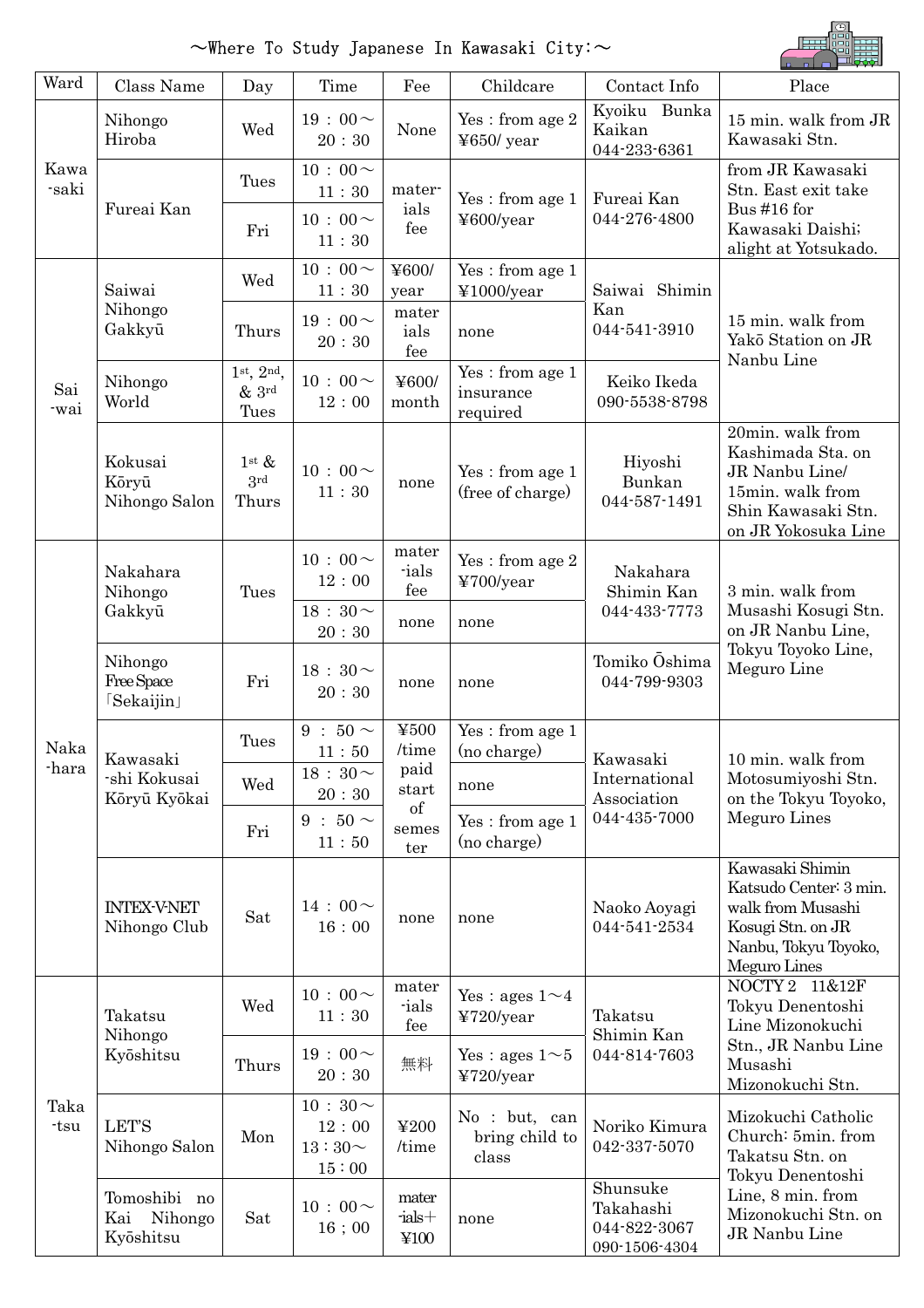|              | Gakkyū                                               | Miyamae<br>Nihongo               | Fri                            | $10:00 \sim$<br>12:00 | ¥500                                       | Yes: from age 1<br>¥800/year                 | Miyamae                                                               | 10 minute walk from<br>Stn.<br>Miyamaedaira                                                                          |
|--------------|------------------------------------------------------|----------------------------------|--------------------------------|-----------------------|--------------------------------------------|----------------------------------------------|-----------------------------------------------------------------------|----------------------------------------------------------------------------------------------------------------------|
| Miya<br>-mae | Miyamae<br>Shikiji<br>Nihongo<br>Gakkyū              |                                  | Wed                            | $19:00 \sim$<br>20:30 | /semes<br>-ter                             | none                                         | Shimin Kan<br>044-888-3911                                            | on Tokyu Denentoshi<br>Line, next to the<br>Miyamae Ward Office                                                      |
|              | Miyamaedaira<br>Shogakkō<br>Nihongo<br>Kyōshitsu     |                                  | Thurs                          | $10:00 \sim$<br>11:30 | Mater<br>-ials<br>fee                      | No : but, can<br>child to<br>bring<br>class  | Shinji Kaneko<br>044-977-2910                                         | Miyamaedaira<br>Shogakkō; 10<br>min.<br>walk from Miyamae<br>-daira Station                                          |
| Tama         | Tama Nihongo<br>Class                                |                                  | Wed                            | $10:00 \sim$<br>12:00 | Mater<br>-ials<br>fee                      | Yes: from 6mo.<br>to preschool<br>¥1100/year | Shimin<br>Tama<br>Kan<br>044-935-3333                                 |                                                                                                                      |
|              | Tama Shikiji<br>Nihongo<br>Class<br>$\lceil$ Tama-go |                                  | Fri                            | $19:00 \sim$<br>20:30 | none                                       | none                                         |                                                                       | Tama Shimin Kan:<br>min. walk<br>from<br>5<br>Stn.<br>Mukogokayuen<br>on the Odakyu Line,<br>10 min. walk from       |
|              | Yōkoso!<br>Nihongo 2010<br>"Nihongo"<br>Salon"       |                                  | $1^{\rm st}$ &<br>3rd<br>Thurs | $10:00 \sim$<br>12:00 | ¥100<br>/time<br>(incl.<br>insur<br>-ance) | No : but, can<br>bring child to<br>class     | yokoso_nihongo<br>@yahoo.co.jp                                        | Noborito Stn. on the<br>JR Nanbu Line                                                                                |
|              | Asao Nihongo                                         |                                  | Thurs                          | $10:00 \sim$<br>11:30 | none                                       | Yes: from age 1<br>¥800/year                 | Shimin<br>Asao<br>Kan                                                 | 3<br>min. walk<br>from<br>Stn.<br>Shinyurigaoka                                                                      |
|              | Class                                                |                                  |                                | $18:30\sim$<br>20:00  |                                            | none                                         | 044-951-1300                                                          | on the Odakyu Line                                                                                                   |
|              |                                                      | Shinyuri<br>Kyō<br>-shitsu       | Tues                           | $18:00 \sim$<br>19:30 |                                            | none                                         | 044-954-8551<br>044-989-4434<br>044-987-8541                          | Fukushi Pal Asao<br>Shinyuri 21 Bld, 1F;<br>front<br>$\sigma f$<br>in<br>Shinyurigaoka<br>Stn.<br>on the Odakyu Line |
| Asao         | Kōryū Asao<br>Kokusai                                | Kakio<br>Suiyō<br>Kyō<br>-shitsu | Wed                            | $14:30\sim$<br>16:00  | ¥100<br>/time                              | none                                         | Mikiko<br>Shimizu<br>090-1836-0153<br>Keiko Nakagiri<br>080-5457-1706 | Kakio Chiku<br>Kaikan 2F: 5min.<br>walk from South Exit<br>of Kakio Stn. on the<br>Odakyu Line                       |
|              |                                                      | Kakio<br>Doyō Kyo<br>-shitsu     | Sat                            | $10:00 \sim$<br>11:30 |                                            | none                                         | Chiba<br>090-4050-7649<br>Hazama<br>090-2451-3462                     | Kakio Shōgakkō:<br>5 min. walk from<br>North Exit of Odakyu<br>Kakio Station                                         |

## ・・・・・・・・・・・・・・ Japanese Language Classes With Kawasaki International Association・・・・・・・・・・・・・・・・・・・

| Useful And Fun Japanese Classes For Foreigners: 2nd Semester Starts September ! Those who can read Hiragana and                         |                                                           |
|-----------------------------------------------------------------------------------------------------------------------------------------|-----------------------------------------------------------|
| • At Kawasaki International Center • Small group lessons (@ 5–6 students)                                                               | Katakana are asked to take a level                        |
| . Learn not only Japanese language but also Japanese culture, Kawasaki city events, etc.                                                | check test.                                               |
| ★Morning course: every Tuesday & Friday, $9:50 - 11.50$ am                                                                              | Beginner's classes use a text created                     |
| $2nd$ semester: $9/20$ (Tues) $-12/6$ (Tues) $\overline{411}$ , 000 (22 classes)                                                        | by Association volunteers: Nihongo                        |
| 3rd semester: $1/13/2012$ (Fri) - $3/9$ (Fri) ¥8, 500 (17 classes)                                                                      | 160 jikan vols. 1 & 2 (each costs                         |
| * Childcare available: from age 1, free.                                                                                                | 41,200                                                    |
| $\bigstar$ Evening course: every Wednesday, 6:30 − 8:30 pm                                                                              | • Materials fee, class fee required.                      |
| 2nd semester: $9/7 - 12/21$ 7. 500 F (15 classes)<br>3rd semester: $1/11/2012 - 3/7$ 4, 500 $\overline{H}(9)$ classes) (no child care.) | ☆ Note: Class fees, once received,<br>cannot be returned. |